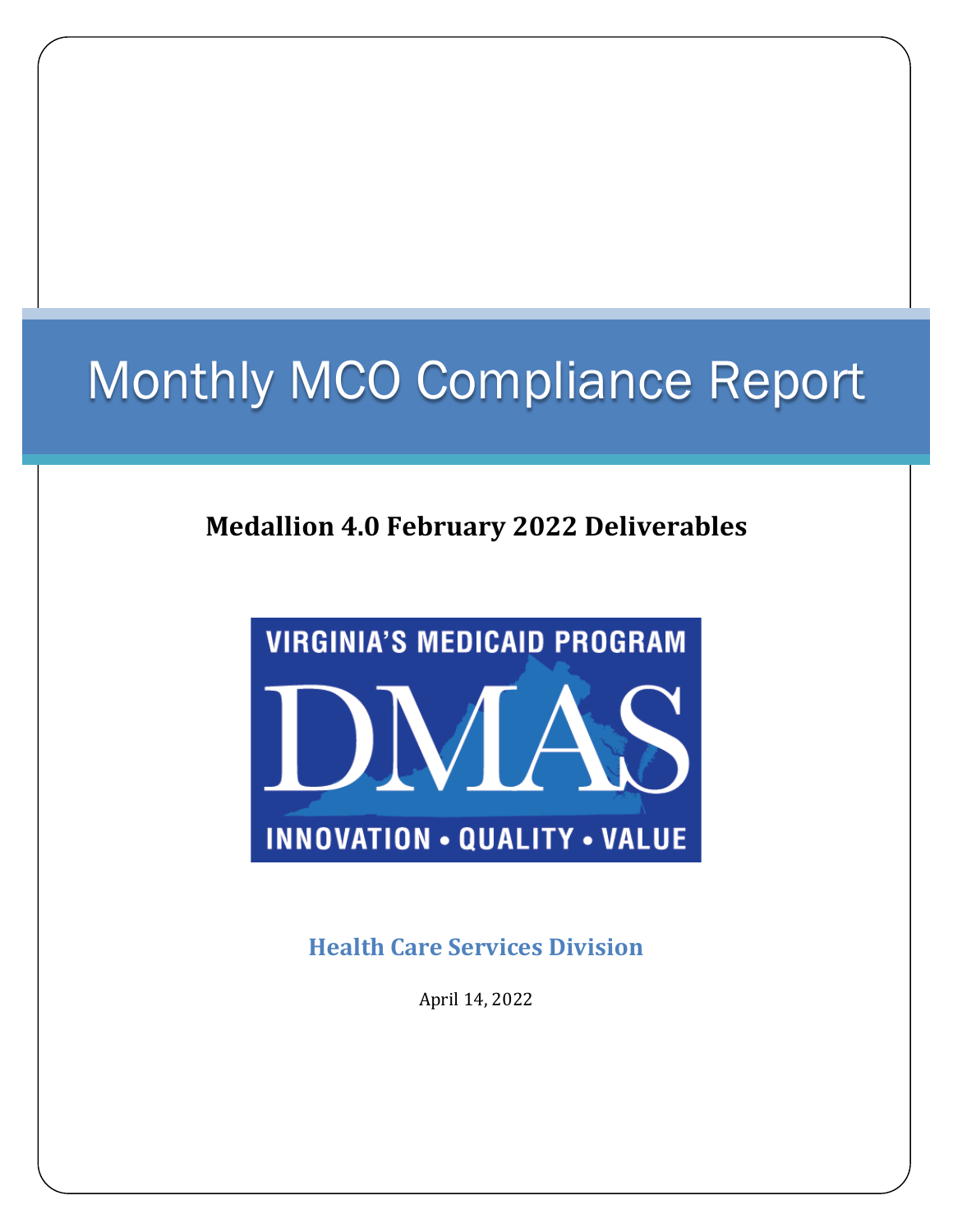# **Monthly MCO Compliance Report**

# **Medallion 4.0 February 2022 Deliverables**

# **Contents**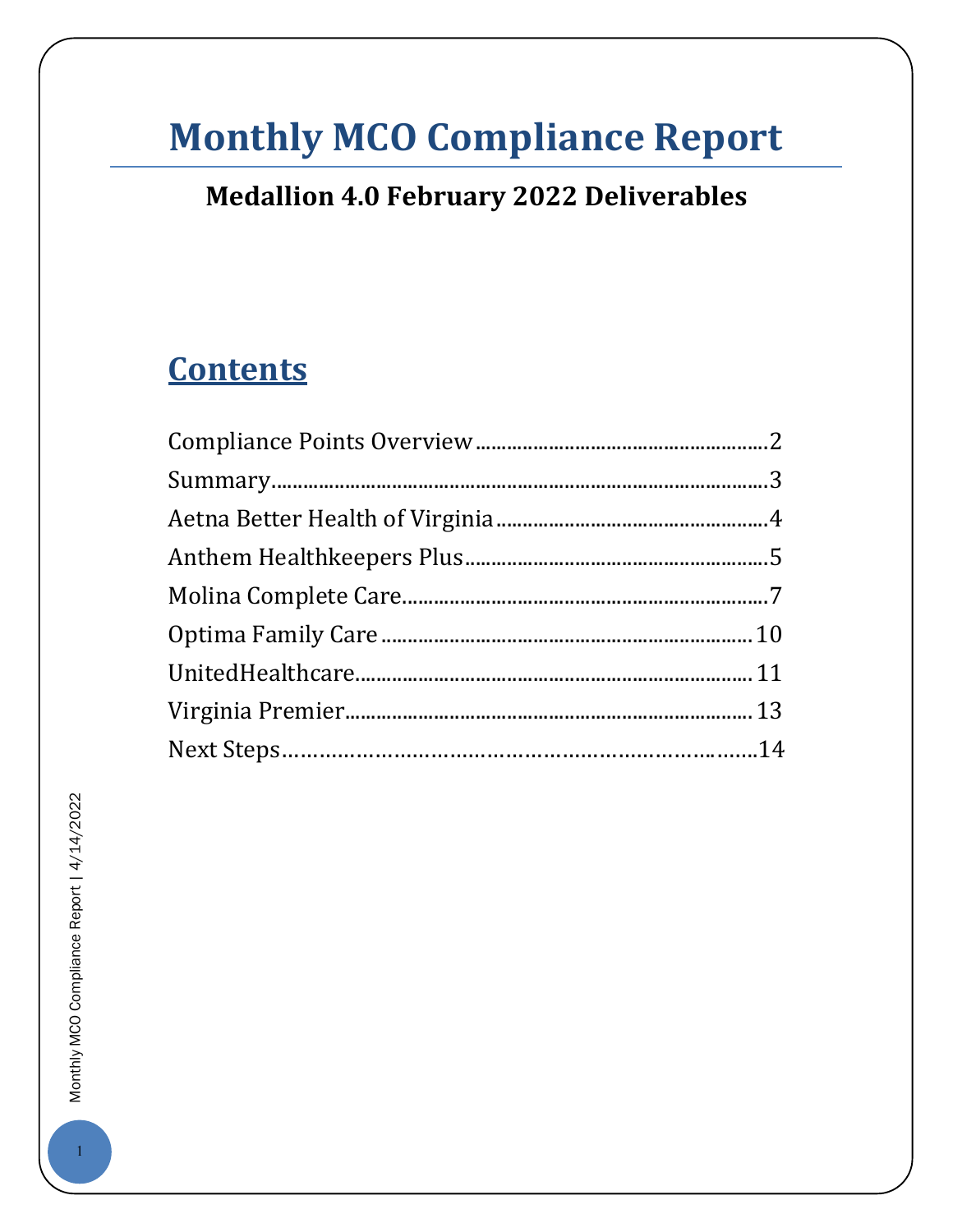# **Compliance Points Overview**

<span id="page-2-0"></span>

| <b>MCO</b>        | <b>Prior</b><br><b>Month</b><br>Point<br><b>Balance</b> | Point(s)<br><b>Incurred</b><br>for Current<br>Month* | Point(s)<br><b>Expiring</b><br>from<br><b>February</b><br>2021 | <b>Final</b><br>Point<br>Balance* | <b>Area of Violation:</b><br><b>Finding or Concern</b>                                                                                                          |
|-------------------|---------------------------------------------------------|------------------------------------------------------|----------------------------------------------------------------|-----------------------------------|-----------------------------------------------------------------------------------------------------------------------------------------------------------------|
| Aetna             | 6.0                                                     | $\bf{0}$                                             | $\boldsymbol{0}$                                               | 6.0                               | <b>FINDINGS</b><br><b>NONE</b><br><b>CONCERNS</b><br><b>NONE</b>                                                                                                |
| <b>Anthem</b>     | 9.0                                                     | $\mathbf{1}$                                         | $\mathbf{1}$                                                   | 9.0                               | <b>FINDINGS</b><br><b>APPEALS &amp; GRIEVANCES</b><br><b>CONCERNS</b><br><b>NONE</b>                                                                            |
| <b>Molina</b>     | 17.0                                                    | $\bf{0}$                                             | $\mathbf{1}$                                                   | 16.0                              | <b>FINDINGS</b><br><b>NONE</b><br><b>CONCERNS</b><br>PROVIDER CALL CENTER STATS<br><b>MEMBER CALL CENTER STATS</b><br><b>LATE SUBMISSION</b><br><b>CMHRS SA</b> |
| <b>Optima</b>     | 6.0                                                     | $\bf{0}$                                             | $\mathbf{1}$                                                   | 5.0                               | <b>FINDINGS</b><br><b>NONE</b><br><b>CONCERNS</b><br><b>NONE</b>                                                                                                |
| <b>United</b>     | 8.0                                                     | $\bf{0}$                                             | $\mathbf{0}$                                                   | 8.0                               | <b>FINDINGS</b><br><b>NONE</b><br><b>CONCERNS</b><br><b>EI CLAIMS</b>                                                                                           |
| <b>VA Premier</b> | 19                                                      | $\bf{0}$                                             | $\mathbf{1}$                                                   | 18                                | <b>FINDINGS</b><br><b>NONE</b><br><b>CONCERNS</b><br><b>NONE</b>                                                                                                |

*\*All listed point infractions are pending until the expiration of the 15-day comment period.* Notes:

**-Findings-** Area(s) of violation; point(s) issued.

**-Concerns-** Area(s) of concern that could lead to potential findings; **no** points issued.

<span id="page-2-1"></span>-**Expired Points-** Compliance points expire 365 days after issuance. Thus, all points issued in February 2021 (Issue date: 3/15/2021) expire on 3/15/2022 and are subtracted from the final point balance.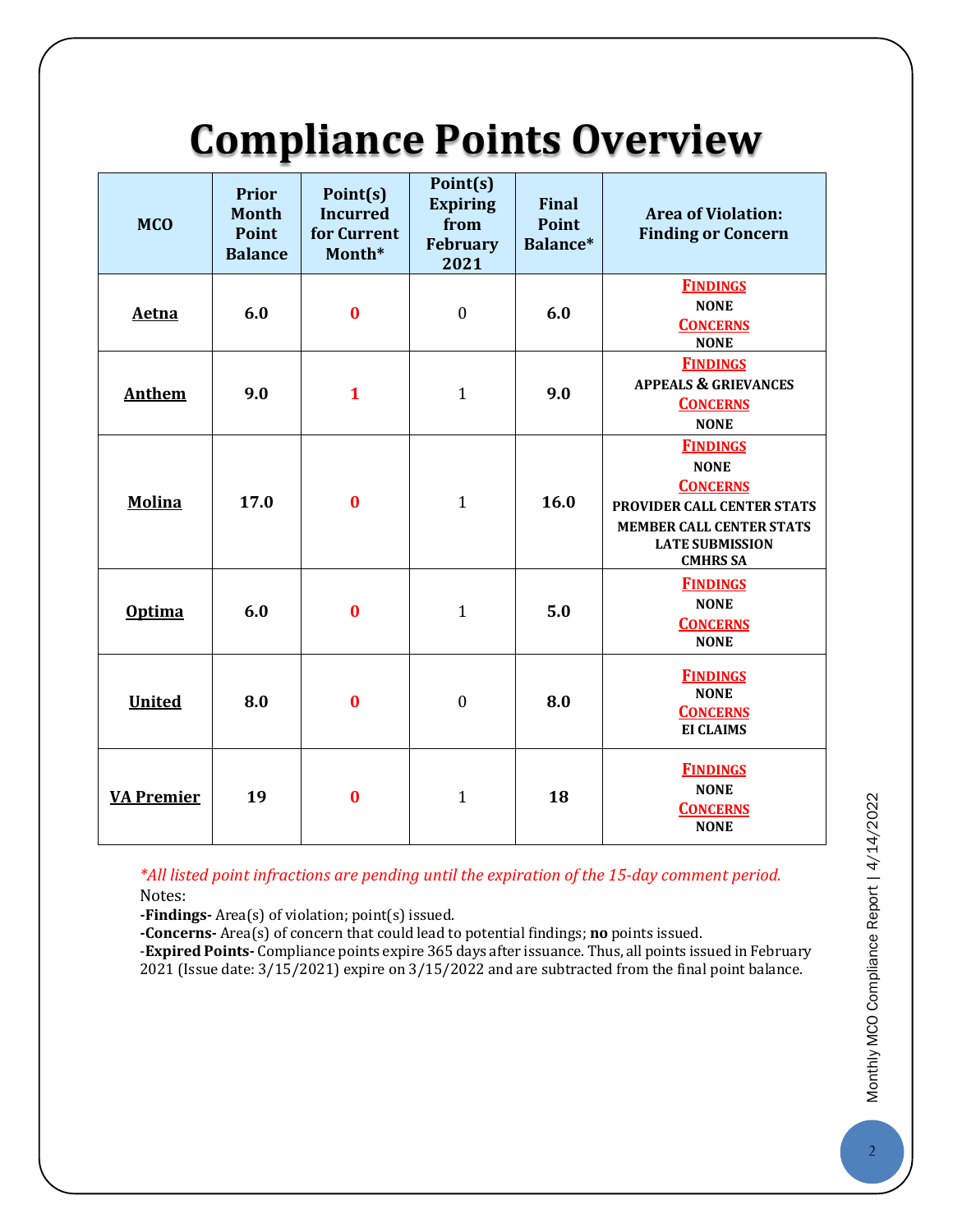# **Summary**

The **Compliance Review Committee (CRC)** met on April 6, 2022 to review deliverables measuring performance for February 2022 as well as other reported program issues. The CRC consists of five managers and supervisors from the Health Care Services division who vote on what, if any, compliance enforcement actions to take in response to identified issues of potential non-compliance.

The CRC voted to issue a Warning Letter with associated compliance points and no financial penalties as well as<br>Notices of Non-Compliance to Managed Care Non-Compliance to Managed Care Organizations (MCOs) for failure to meet contractual requirements or thresholds.

<span id="page-3-0"></span>Each MCO's compliance findings and concerns are further detailed below. Data related to the Health Care Services Division's compliance activities are also included. The Department communicated the findings of its review of February's compliance issues in letters and emails issued to the MCOs on April 11, 2022.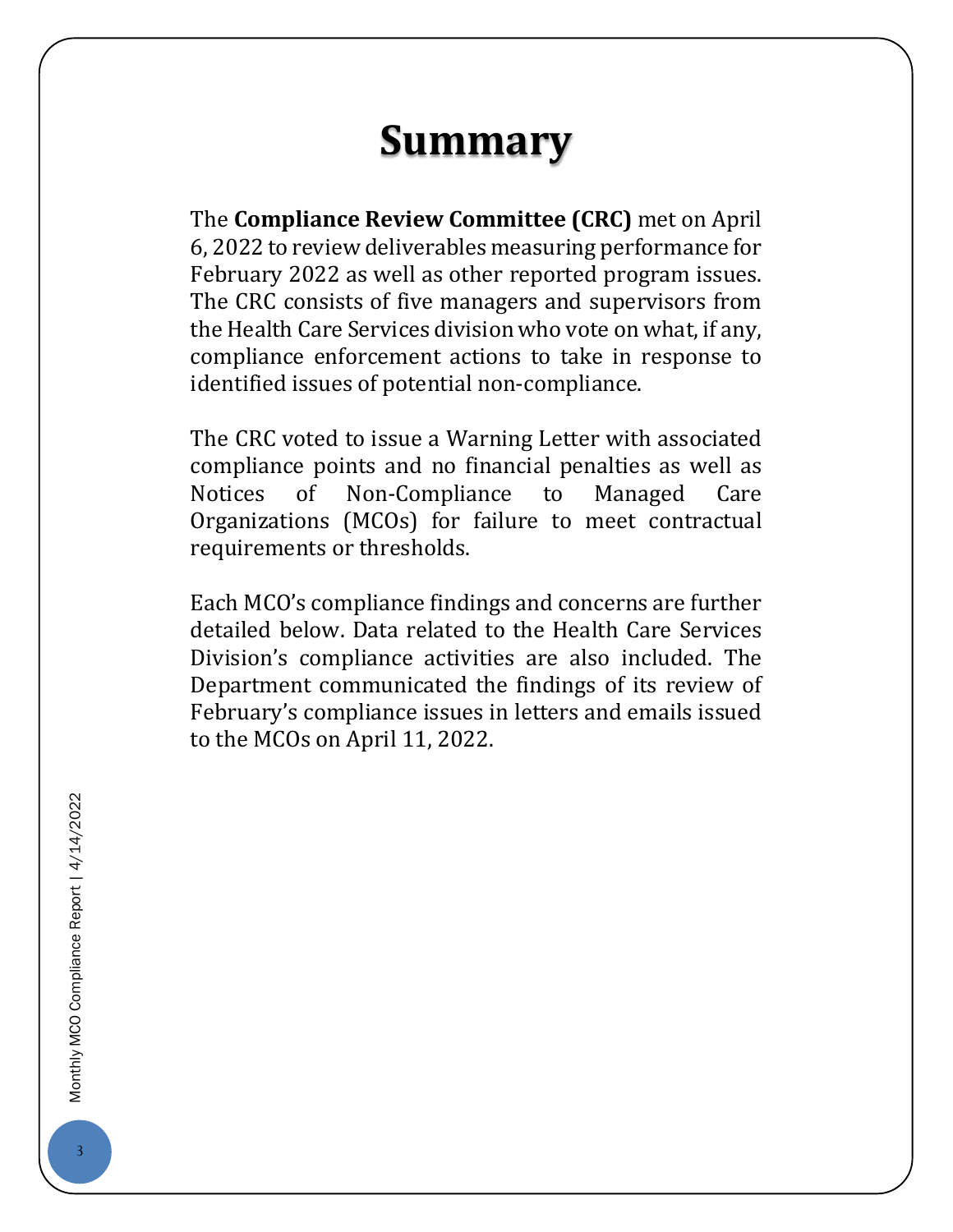# **Aetna Better Health of Virginia**

#### **Findings:**

 No findings (*i.e.*, no compliance issues severe enough to necessitate the issuance of compliance points).

#### **Concerns:**

No concerns

### **MIP/CAP Update:**

■ No updates

# **Appeal Decision:**

 $\overline{\phantom{a}}$  No appeals

# **Expiring Points:**

• No points

### **Financial Sanctions Update:**

 $\blacksquare$  No outstanding sanctions at this time.

#### **Summary:**

 For deliverables measuring performance for February 2022, Aetna showed a very high level of compliance. Aetna timely submitted all 23 required monthly reporting deliverables. In summation, Aetna complied with all applicable regulatory and contractual requirements.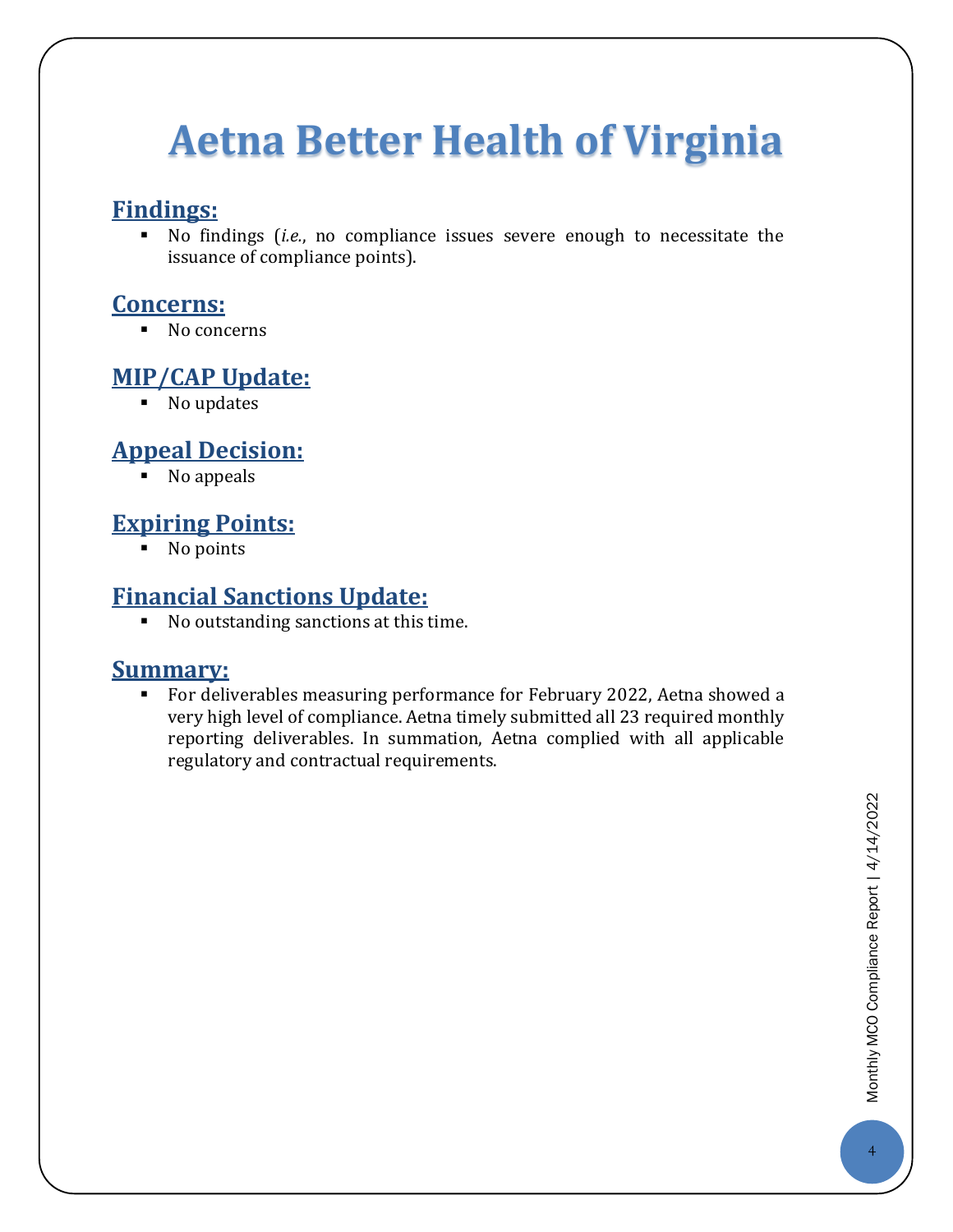# <span id="page-5-0"></span>**Anthem HealthKeepers Plus**

### **Findings:**

**Contract Adherence:** Anthem HealthKeepers Plus failed to resolve three (3) internal member appeals within 30 days. Anthem processed these appeals in 31 and 33 days.

Section 12.3 of the Medallion 4.0 contract, states the Contractor shall process, resolve, and provide notice to each appeal as expeditiously as the Member's health condition requires and shall not exceed 30 calendar days from the initial date of receipt of the appeal.

According to Section 10.1.E.a of the Medallion 4.0 contract, a failure to comply with the contract that "represents a threat to [the] smooth and efficient operation" of the Medallion 4.0 program is subject to a one (1) point penalty.

The Compliance Team recommended that in response to the issue identified above, Anthem be issued a **Warning Letter and one (1) compliance point** with no financial penalty, MIP, or CAP. The CRC agreed with the Compliance Team's recommendation, and voted to issue a **Warning Letter and one (1) compliance point** with no financial penalty, MIP, or CAP in response to this issue. **(CES # 4854)**

#### **Concerns:**

No concerns

# **MIP/CAP Update:**

■ No updates

# **Appeal Decision:**

No appeals

### **Expiring Points:**

 **Case # 3875**: February 2021 – Appeals & Grievances Issue. 1 point was removed from Anthem's total by closing **CES # 3875.**

### **Financial Sanctions Update:**

No outstanding sanctions at this time.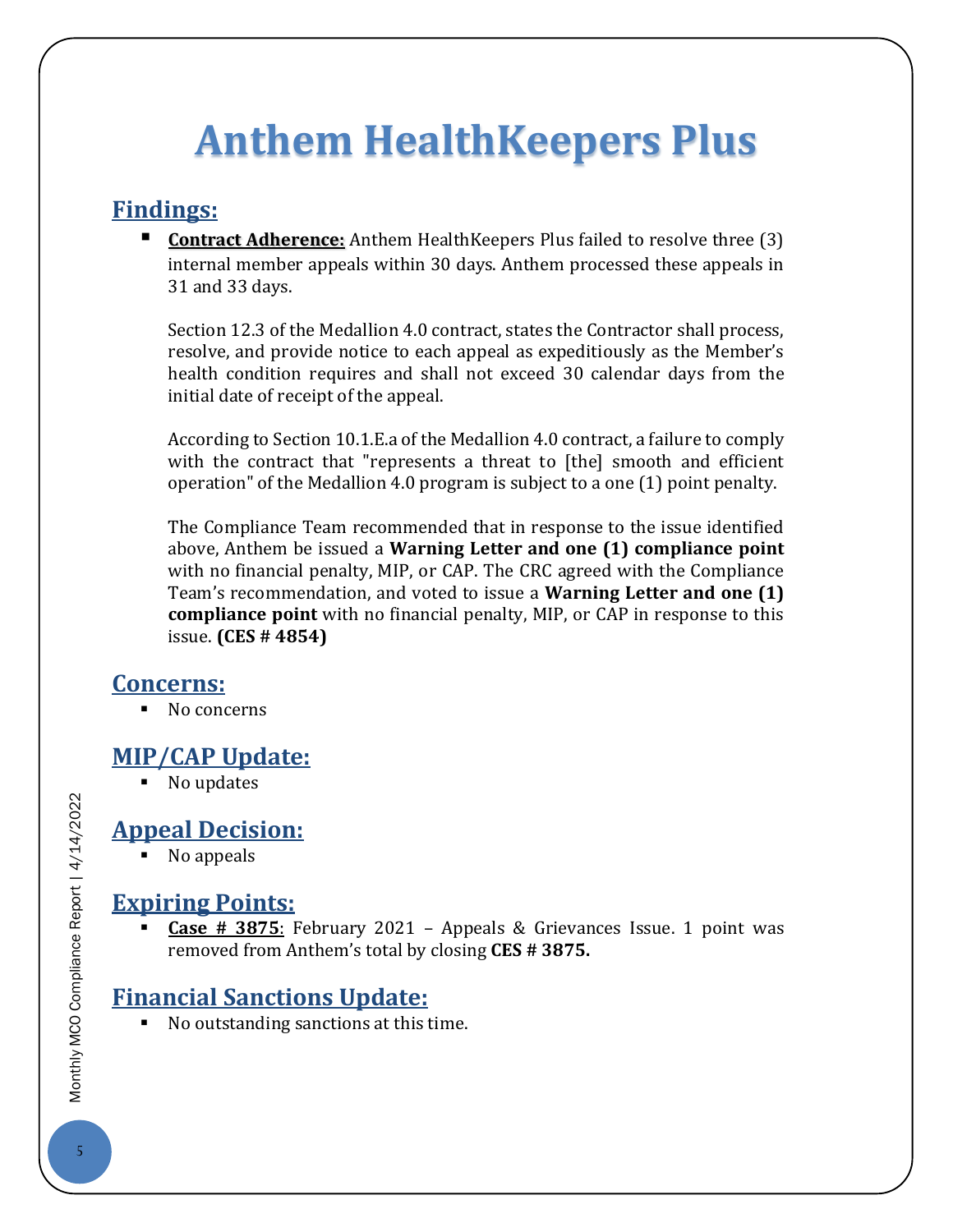#### **Summary:**

**For deliverables measuring performance for February 2022, Anthem showed** a moderate level of compliance. Anthem timely submitted all 23 required monthly reporting deliverables. One contract deliverable failed to meet contract adherence requirements for timely processing of internal member appeals (as addressed above in **CES # 4854)**. In summation, Anthem complied with most applicable regulatory and contractual requirements.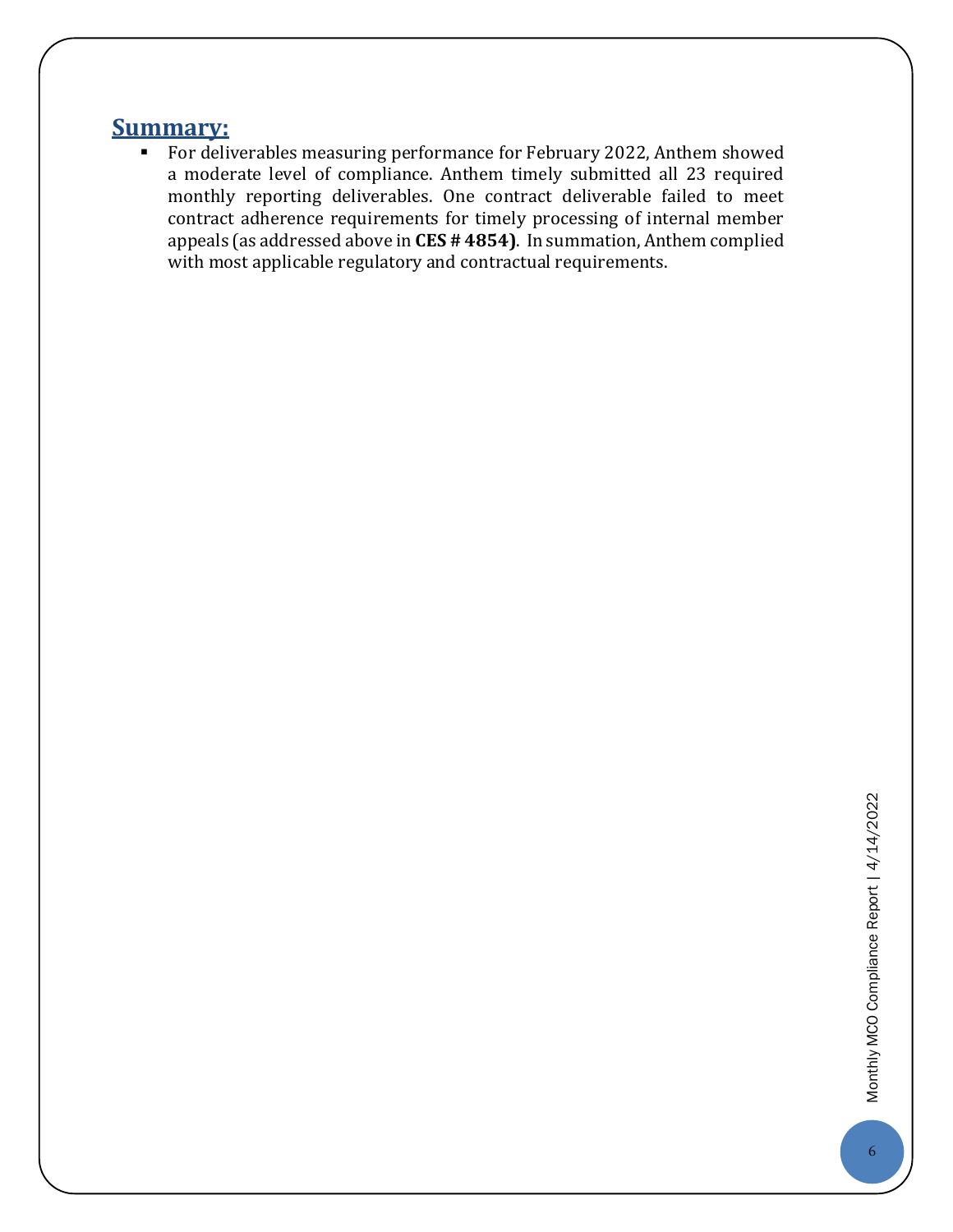# **Molina Complete Care**

#### <span id="page-7-0"></span>**Findings:**

 No findings (*i.e.*, no compliance issues severe enough to necessitate the issuance of compliance points).

#### **Concerns:**

• **Untimely Deliverable Submission:** Molina Complete Care failed to timely submit its Pharmacy Prior Authorization Report. Molina failed to submit their monthly report by the due date of March 15, 20222. The Compliance Unit reached out on March 16 with a new deadline of March 18, 2022. Compliance Unit sent a second request on March 21, 2022. Molina advised that communication was sent to the Integrated Care Division and the deadline was extended. Molina submitted the missing report to the Department on March 21, 2022.

Section 10.1.E.d.b of the Medallion 4.0 contract requires the MCOs to submit reporting deliverables timely, with accurate data, and in the format and layout specified by DMAS. Thus, Molina violated the terms of the Medallion 4.0 contract in the deliverable submission addressed above.

The Compliance Team recommended that in response to the issue identified above, Molina be issued a **Notice of Non-Compliance (NONC)** without any associated compliance points, financial sanctions, or corrective actions. The CRC agreed with the Compliance Team's recommendation, and voted to issue a **Notice of Non-Compliance (NONC)** without associated compliance points or financial sanctions in response to this issue. **(CES # 4833)**

 **Call Center Statistics:** DMAS timely received the February 2022 MCO Member Call Center Statistics report from Molina. Upon review, the Compliance Unit discovered that the report indicated that Molina did not meet the required contract thresholds for call center statistics (did not answer 95% of incoming member calls). Molina answered 94.79% of incoming member calls in the month of February 2022.

Section 7.15.C of the Medallion 4.0 contract requires that the MCO's Member call abandonment rates shall be less than five percent (5%) for all incoming calls each month. Molina failed to answer at least 95% of the incoming Member calls to be in compliance with the Medallion 4.0 contract.

The Compliance Team recommended that in response to the issue identified above, Molina be issued a **Notice of Non-Compliance (NONC)** without any associated compliance points, or financial sanctions. Since Molina is currently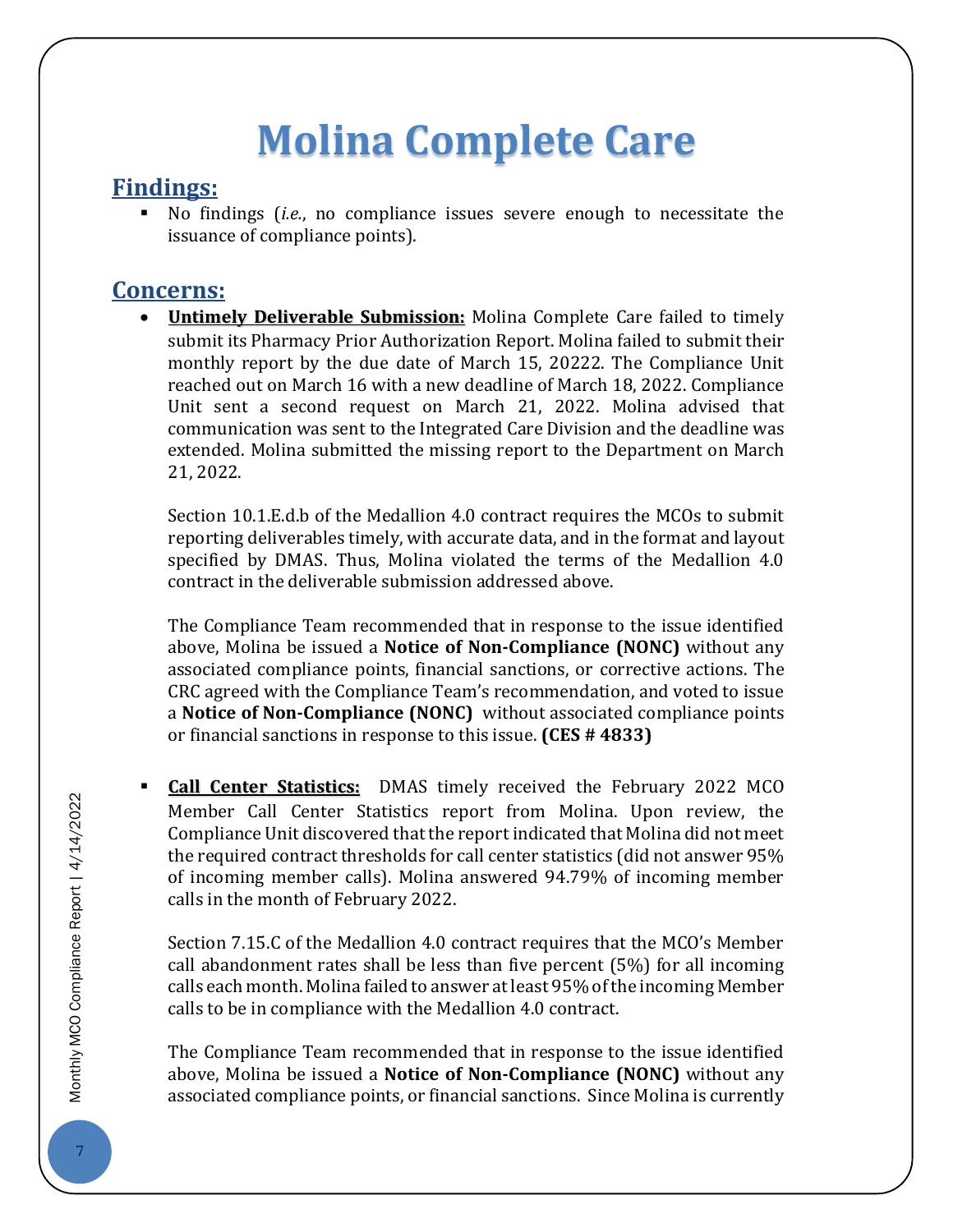under a Corrective Active Plan, no compliance points or financial sanctions will be issued in response to the issue(s) identified in this letter. However, the Department may proceed with issuance of points or financial sanctions for failing to meet call center reporting requirements in the future.

The CRC agreed with the Compliance Team's recommendation, and voted to issue a **Notice of Non-Compliance (NONC)** without associated compliance points or financial sanctions in response to this issue. **(CES # 4834)**

 **Call Center Statistics:** DMAS timely received the February 2022 MCO Provider Call Center Statistics report from Molina. Upon review, the Compliance Unit discovered that the report indicated that Molina did not meet the required contract thresholds for call center statistics (did not answer 95% of incoming provider calls). Molina answered 92.39% of incoming provider calls in the month of February 2022.

Section 5.9 of the Medallion 4.0 contract requires that the MCOs Provider call abandonment rates shall average less than five percent (5%) each month. Molina failed to answer at least 95% of the incoming provider calls to be in compliance with the Medallion 4.0 contract.

The Compliance Team recommended that in response to the issue identified above, Molina be issued a **Notice of Non-Compliance (NONC)** without any associated compliance points, or financial sanctions. Since Molina is currently under a Corrective Active Plan, no compliance points or financial sanctions will be issued in response to the issue(s) identified in this letter. However, the Department may proceed with issuance of points or financial sanctions for failing to meet call center reporting requirements in the future.

The CRC agreed with the Compliance Team's recommendation, and voted to issue a **Notice of Non-Compliance (NONC)** without associated compliance points or financial sanctions in response to this issue. **(CES # 4835)**

 **Contract Adherence**: Molina failed to timely process Community Mental Health Rehabilitation Services (CMHRS) Service Authorizations. Per the February 2022 data, there was one (1) expedited CMHRS request that did not require supplemental information processed past 72 hours which exceeds the contract requirement. Molina processed this expedited request in 124 hours and the overall timeliness of processing CMHRS SA requests was 99.62%.

The Compliance Team recommended that in response to the issue identified above, Molina be issued a **Notice of Non-Compliance (NONC)** without any associated compliance points, financial sanctions, or corrective actions. The CRC agreed with the Compliance Team's recommendation, and voted to issue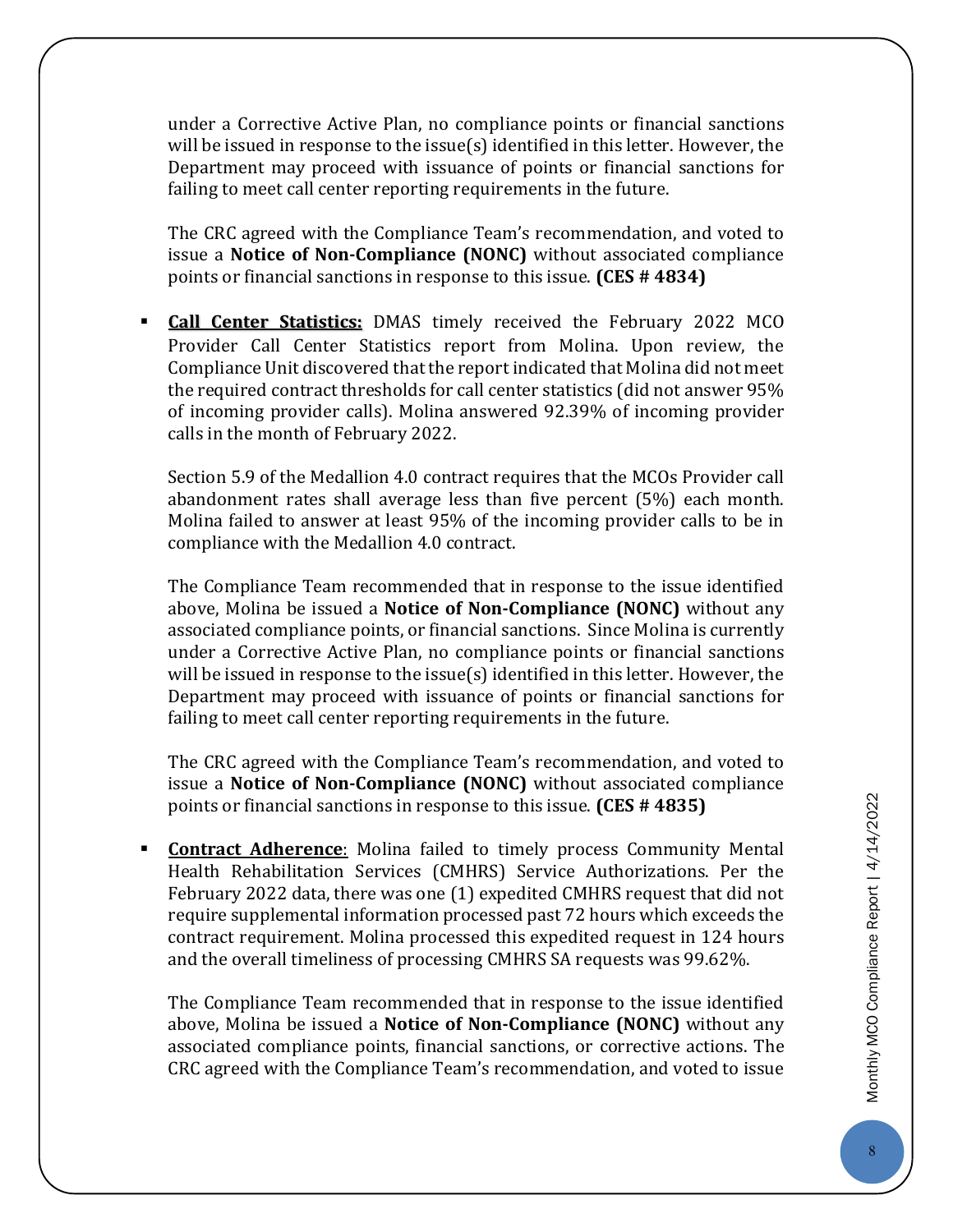a **Notice of Non-Compliance (NONC)** without any associated compliance points, financial sanctions, or corrective actions. **(CES # 4836)**

### **MIP/CAP Update:**

• Regarding CES cases 4673 and 4674, Molina submitted a combined Corrective Action Plan (CAP) regarding reoccurring issue of non-compliance with both Member and Provider Call Center Stats on April 4, 2022. The submitted CAP addresses the root cause analysis of identified issues, and offers remediation efforts. Molina's CAP is currently under review for approval with HCS leadership.

# **Appeal Decision:**

No appeals

## **Expiring Points:**

 **Case # 3873**: February 2021 – Appeals & Grievances Issue. 1 point was removed from Molina's total by closing **CES # 3873.**

### **Financial Sanctions Update:**

■ No outstanding sanctions at this time.

#### **Summary:**

• For deliverables measuring performance for February 2022, Molina showed a moderate level of compliance. Molina timely submitted 22 out of 23 required monthly reporting deliverables. One contract deliverable was not submitted timely (as addressed above in **CES # 4833)**. Three deliverables failed to meet contract adherence requirements for Provider and Member Call Center Stats, and the timely processing of CMHRS Service Authorizations (as addressed above in **CES # 4834, 4835, & 4836)**. In summation, Molina complied with most regulatory and contractual requirements.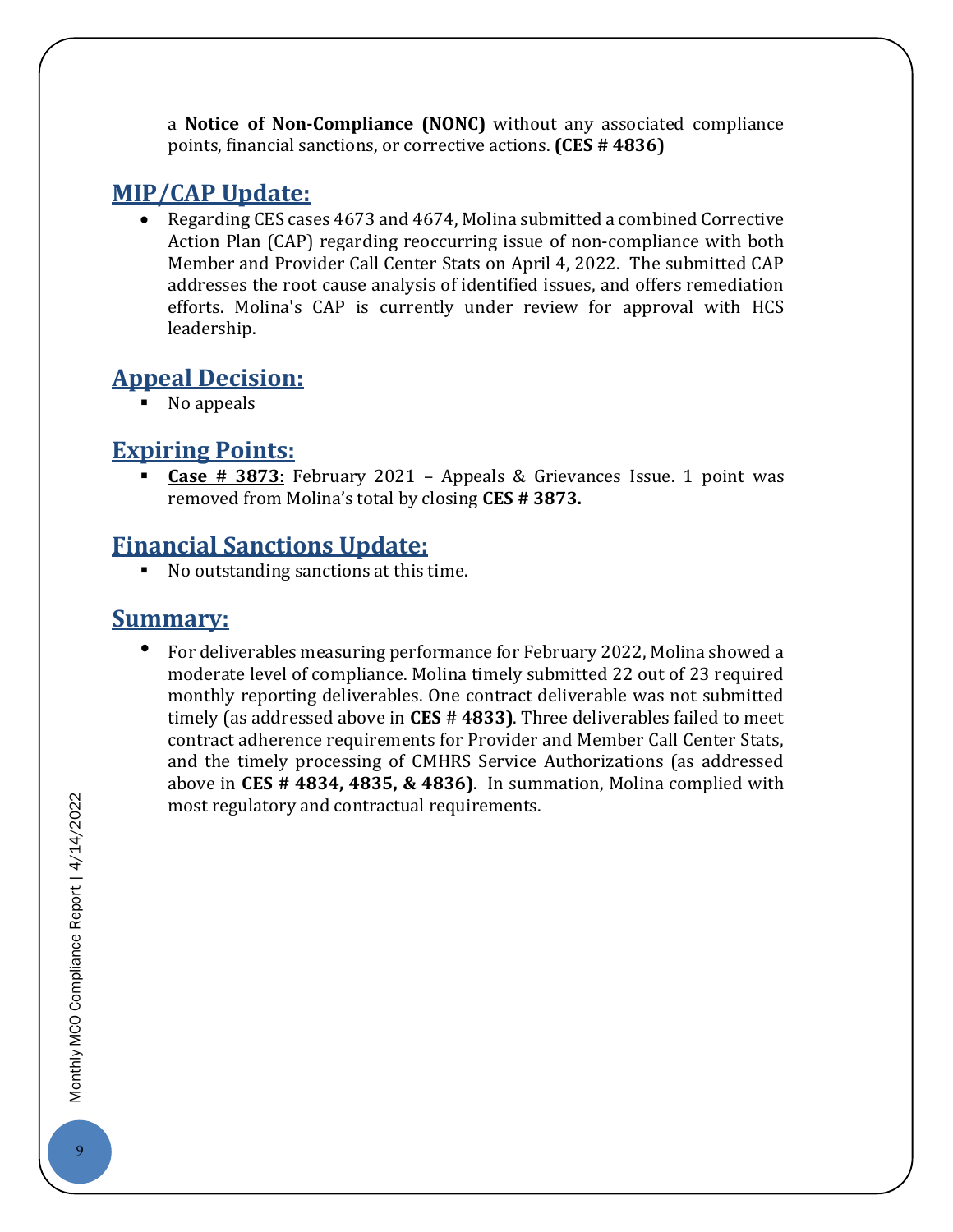# **Optima Family Care**

#### <span id="page-10-0"></span>**Findings:**

 No findings (*i.e.*, no compliance issues severe enough to necessitate the issuance of compliance points).

#### **Concerns:**

No concerns

#### **MIP/CAP Update:**

 $\blacksquare$  No updates

# **Appeal Decision:**

• No appeals

## **Expiring Points:**

 **Case # 3793**: February 2021 – Call Center Statistics Issue. 1 point was removed from Optima's total by closing **CES # 3793**.

## **Financial Sanctions Update:**

No outstanding sanctions at this time.

#### **Summary:**

 For deliverables measuring performance for February 2022, Optima showed a very high level of compliance. Optima timely submitted all 23 required monthly reporting deliverables, and those deliverables did not expose any programmatic issues. In summation, Optima complied with all applicable regulatory and contractual requirements.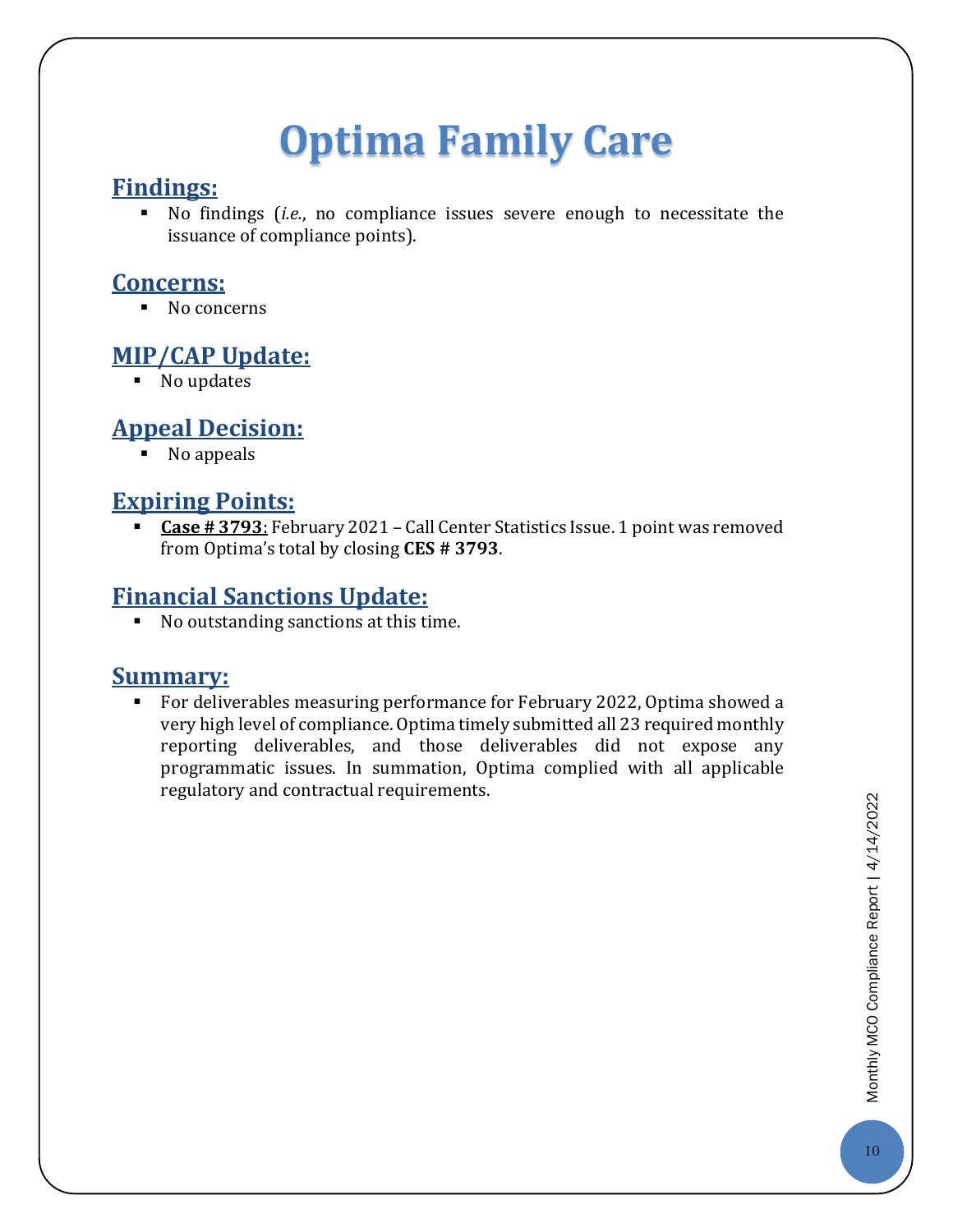# **UnitedHealthcare**

### <span id="page-11-0"></span>**Findings:**

 No findings (*i.e.*, no compliance issues severe enough to necessitate the issuance of compliance points).

## **Concerns:**

 **Contract Adherence:** The Department timely received the February 2022 Early Intervention Services Report from UnitedHealthcare. Upon review, a DMAS subject matter expert discovered the report indicated UnitedHealthcare failed to process one (1) clean claim within 14 calendar days.

On March 18, 2022, the Compliance Unit requested detailed claim information relating to the one (1) clean claim not paid within 14 days. UnitedHealthcare reported paid this claim on day 15.

The overall timeliness of adjudicated clean claims was 99.84% for the month of February 2022.

The Compliance Team recommended that in response to the issue identified above, UnitedHealthcare be issued a **Notice of Non-Compliance (NONC)** without any associated compliance points, financial sanctions, or corrective actions. The CRC agreed with the Compliance Team's recommendation, and voted to issue a **Notice of Non-Compliance (NONC)** without any associated compliance points, financial sanctions, or corrective actions. **(CES # 4813)**

### **MIP/CAP Update:**

■ No updates

# **Appeal Decision:**

• No appeals

# **Expiring Points:**

• No points

# **Financial Sanctions Update:**

No outstanding sanctions at this time.

# **Summary:**

• For deliverables measuring performance for February 2022, UnitedHealthcare showed a moderate level of compliance. UnitedHealthcare timely submitted all 23 required monthly reporting deliverables. One contract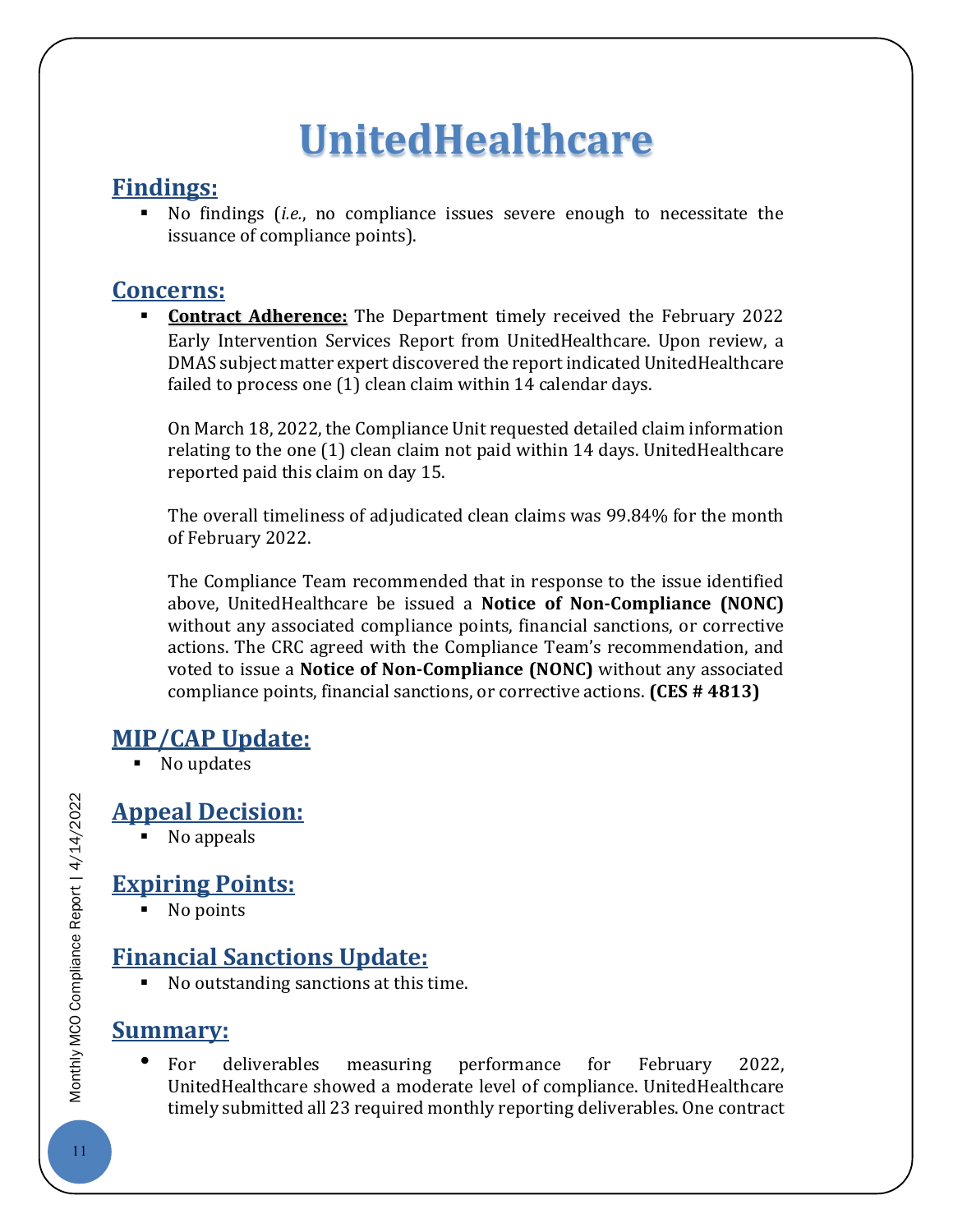<span id="page-12-0"></span>deliverable failed to meet contract adherence requirements for timely processing of EI claims (as addressed above in **CES # 4813)**. In summation, UnitedHealthcare complied with most regulatory and contractual requirements.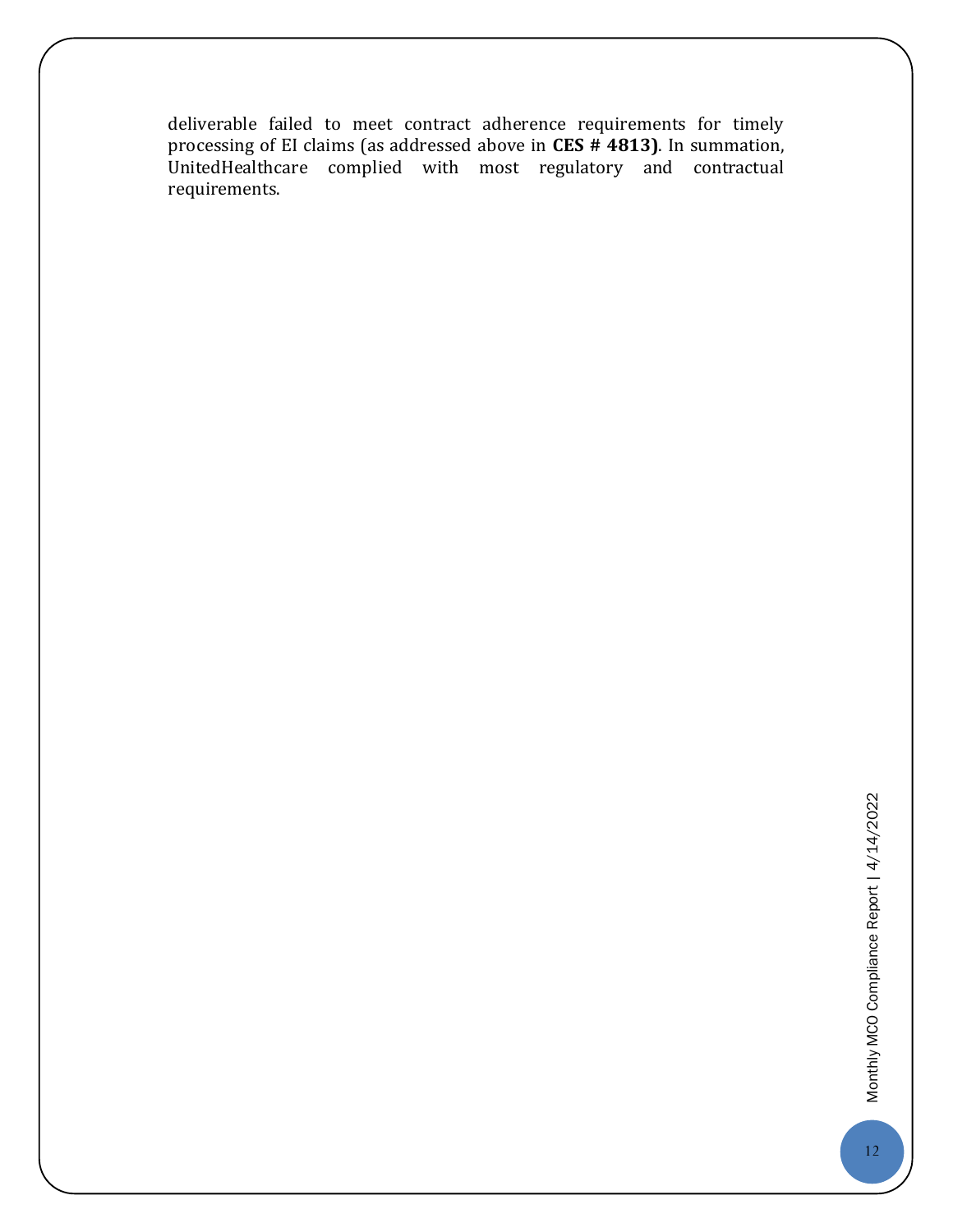# **Virginia Premier**

#### **Findings:**

 No findings (*i.e.*, no compliance issues severe enough to necessitate the issuance of compliance points).

#### **Concerns:**

No concerns

#### **MIP/CAP Update:**

No updates

# **Appeal Decision:**

• No appeals

### **Expiring Points:**

 **Case # 3874**: February 2021 – Appeals & Grievances Issue. 1 point was removed from Virginia Premier's total by closing **CES # 3874.**

# **Financial Sanctions Update:**

No outstanding sanctions at this time.

#### **Summary:**

 For deliverables measuring performance for February 2022, Virginia Premier showed a very high level of compliance. Virginia Premier timely submitted all 23 required monthly reporting deliverables and those deliverables did not expose programmatic issues. In summation, Virginia Premier complied with all applicable regulatory and contractual requirements.

Monthly MCO Compliance Report | 4/14/2022 13Monthly Monthly Munico COM Setting Computer Computer Setting 2022